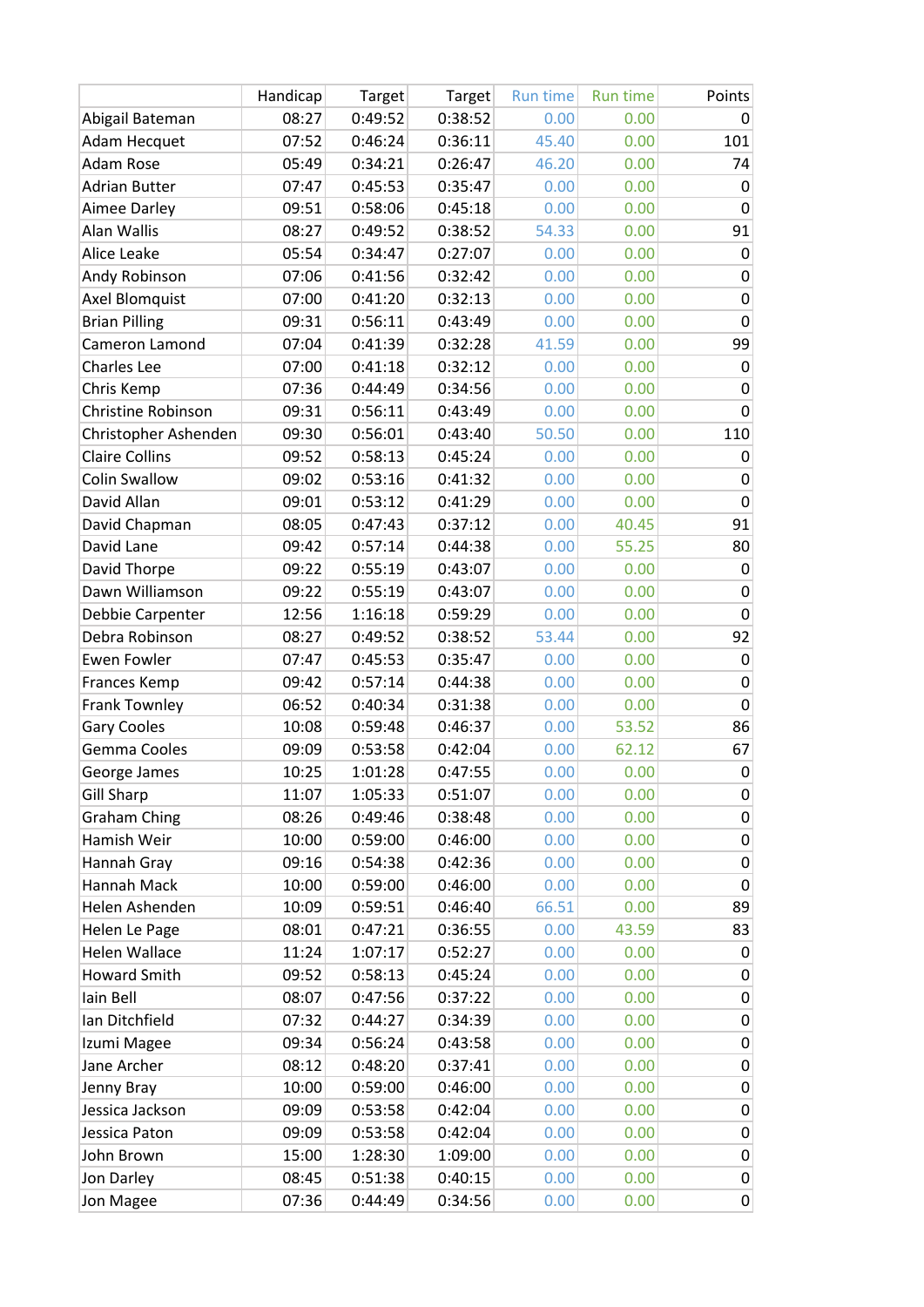| Jon Paton               | 08:00 | 0:47:12 | 0:36:48 | 0.00  | 0.00  | $\mathbf 0$ |
|-------------------------|-------|---------|---------|-------|-------|-------------|
| Jonah Rose              | 06:33 | 0:38:38 | 0:30:07 | 0.00  | 34.11 | 88          |
| Jonathan Gurd           | 08:09 | 0:48:06 | 0:37:30 | 0.00  | 0.00  | 0           |
| Jonathan Johns          | 09:43 | 0:57:22 | 0:44:43 | 60.58 | 0.00  | 94          |
| Julie Leppard           | 11:52 | 1:10:00 | 0:54:35 | 0.00  | 0.00  | 0           |
| Katherine Bett          | 07:09 | 0:42:09 | 0:32:51 | 0.00  | 0.00  | 0           |
| Katie Clarke            | 08:33 | 0:50:28 | 0:39:21 | 0.00  | 37.54 | 103         |
| Keith Belsey            | 07:19 | 0:43:10 | 0:33:40 | 40.55 | 0.00  | 105         |
| Laurence Townley        | 05:37 | 0:33:10 | 0:25:51 | 0.00  | 0.00  | 0           |
| Leanora Adds            | 08:39 | 0:50:59 | 0:39:45 | 0.00  | 0.00  | 0           |
| Linda Cairns            | 11:07 | 1:05:33 | 0:51:07 | 0.00  | 52.35 | 97          |
| Louie Malatesta         | 08:49 | 0:52:04 | 0:40:35 | 0.00  | 0.00  | 0           |
| Louise Weir             | 10:52 | 1:04:08 | 0:50:00 | 0.00  | 0.00  | 0           |
| Lucy Paton              | 08:49 | 0:52:04 | 0:40:35 | 51.09 | 0.00  | 101         |
| Malcolm Scott           | 10:00 | 0:59:00 | 0:46:00 | 0.00  | 0.00  | 0           |
| Marcus Bateman          | 09:22 | 0:55:19 | 0:43:07 | 55.19 | 0.00  | 99          |
| Mark Howell             | 07:30 | 0:44:15 | 0:34:30 | 0.00  | 0.00  | 0           |
| Martha Paton            | 06:42 | 0:39:34 | 0:30:51 | 0.00  | 0.00  | 0           |
| Martin Jackson          | 09:22 | 0:55:19 | 0:43:07 | 0.00  | 56.20 | 76          |
| Martin Kensett          | 08:01 | 0:47:21 | 0:36:55 | 0.00  | 0.00  | 0           |
| <b>Matthew Grant</b>    | 06:49 | 0:40:14 | 0:31:22 | 0.00  | 0.00  | 0           |
| Matthew Jones           | 08:20 | 0:49:10 | 0:38:20 | 0.00  | 0.00  | 0           |
| Megan Bett              | 07:45 | 0:45:42 | 0:35:38 | 0.00  | 0.00  | 0           |
| Mel Slade               | 06:37 | 0:39:04 | 0:30:27 | 37.14 | 0.00  | 104         |
| Michael Thorpe          | 08:45 | 0:51:38 | 0:40:15 | 0.00  | 0.00  | 0           |
| Mike Bray               | 10:00 | 0:59:00 | 0:46:00 | 0.00  | 0.00  | 0           |
| Murray Weir             | 08:32 | 0:50:22 | 0:39:16 | 0.00  | 0.00  | 0           |
| Nick Hale               | 06:37 | 0:39:04 | 0:30:27 | 0.00  | 0.00  | 0           |
| <b>Nick Marett</b>      | 06:23 | 0:37:40 | 0:29:22 | 0.00  | 0.00  | 0           |
| <b>Nigel Parish</b>     | 10:16 | 1:00:37 | 0:47:16 | 0.00  | 0.00  | $\pmb{0}$   |
| Ollie Smith             | 07:19 | 0:43:10 | 0:33:40 | 0.00  | 0.00  | $\pmb{0}$   |
| Paul Bloch              | 10:00 | 0:59:00 | 0:46:00 | 0.00  | 0.00  | 0           |
| Paul Emmerson           | 10:43 | 1:03:13 | 0:49:17 | 0.00  | 0.00  | 0           |
| Paul Fox                | 07:09 | 0:42:09 | 0:32:51 | 37.00 | 0.00  | 113         |
| Paul Martin             | 07:19 | 0:43:10 | 0:33:40 | 44.59 | 0.00  | 95          |
| Pete Jones              | 06:48 | 0:40:10 | 0:31:19 | 36.11 | 0.00  | 111         |
| Peter Daplyn            | 05:47 | 0:34:09 | 0:26:38 | 0.00  | 0.00  | 0           |
| Peter Smith             | 09:44 | 0:57:28 | 0:44:48 | 0.00  | 0.00  | 0           |
| Philip Gristwood        | 08:44 | 0:51:30 | 0:40:10 | 0.00  | 0.00  | 0           |
| <b>Richard Barrett</b>  | 05:26 | 0:32:02 | 0:24:59 | 0.00  | 0.00  | 0           |
| <b>Richard Eldridge</b> | 10:00 | 0:59:00 | 0:46:00 | 0.00  | 0.00  | 0           |
| Robert Leppard          | 11:22 | 1:07:03 | 0:52:16 | 0.00  | 57.22 | 91          |
| <b>Robert Thorpe</b>    | 08:37 | 0:50:52 | 0:39:39 | 0.00  | 0.00  | 0           |
| Ross Maclagan           | 06:44 | 0:39:47 | 0:31:01 | 0.00  | 0.00  | 0           |
| <b>Ruth Holmes</b>      | 05:54 | 0:34:47 | 0:27:07 | 0.00  | 0.00  | 0           |
| Sam Anderson            | 06:30 | 0:38:21 | 0:29:54 | 43.13 | 0.00  | 88          |
| Sandra Board            | 10:25 | 1:01:28 | 0:47:55 | 0.00  | 0.00  | 0           |
| Sara Jones              | 09:52 | 0:58:13 | 0:45:24 | 0.00  | 0.00  | 0           |
| Sarah Darley            | 11:32 | 1:08:05 | 0:53:05 | 0.00  | 0.00  | 0           |
| Sarah Francis           | 08:13 | 0:48:30 | 0:37:48 | 0.00  | 0.00  | $\pmb{0}$   |